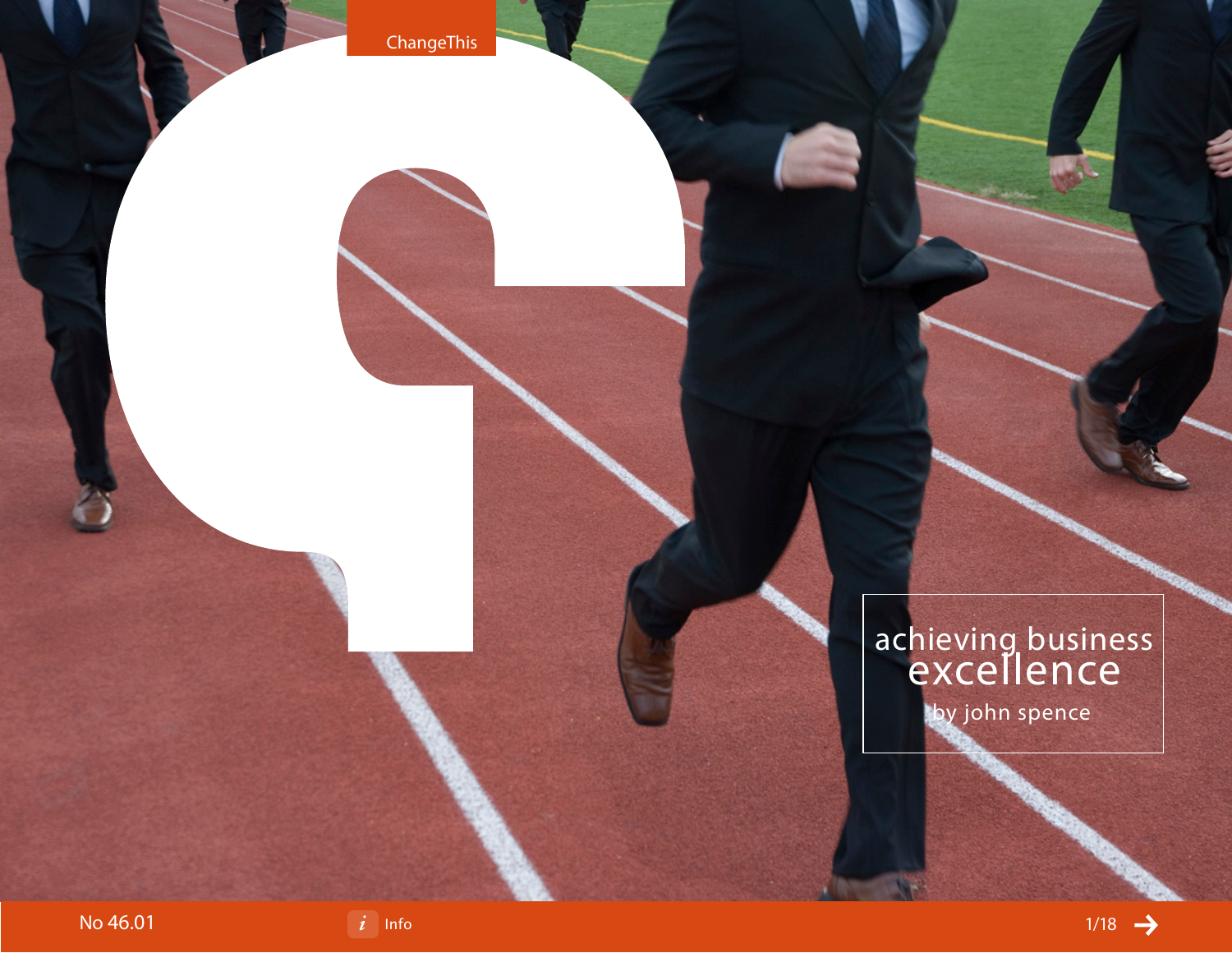For the past five years, I've been working hard in preparation for writing another book. As part<br>of my research, I've read literally hundreds of books, articles, and research papers on the<br>key strategies of the world's top of my research, I've read literally hundreds of books, articles, and research papers on the key strategies of the world's top companies—many of which, I am honored to say, are current clients of mine. I've done all this work to see if I could uncover a pattern of business excellence. At last count, I have read and analyzed about 160,000 pages on best practices and winning strategies, and condensed this information to a single page of bullet points. Yes, that's right—one single page! Combined with my 14 years of hands-on experience working directly with senior leaders at more than 20 Fortune 500 firms and a number of America's top private companies, I think I am getting a pretty clear picture of what all of these organizations focus on in their efforts to achieve and sustain highly successful businesses. I'd now like to share those ideas with you in the hope that you can take this information and apply it to your organization, employees and customers.

## **Before I get into the pattern, though, we first need to set the stage with a few key elements that form the foundation of any successful business.**

#### **The first is that, at the very least, you must produce a high-quality product or service.**

If what you sell is not worth buying, no amount of good ideas, cool strategies, or slick marketing will help you. All *sustainable* business success is built on delivering real value to the customer—period.

#### **The next given is that you need to have a solid handle on your financials.**

I love the old saying that if you aren't managing cash flow, you won't be managing much for long! Even great companies—companies with amazing products, outrageously good services, loyal customers, and fantastic strategies—have been reduced to ruin and driven to bankruptcy by poor financial management.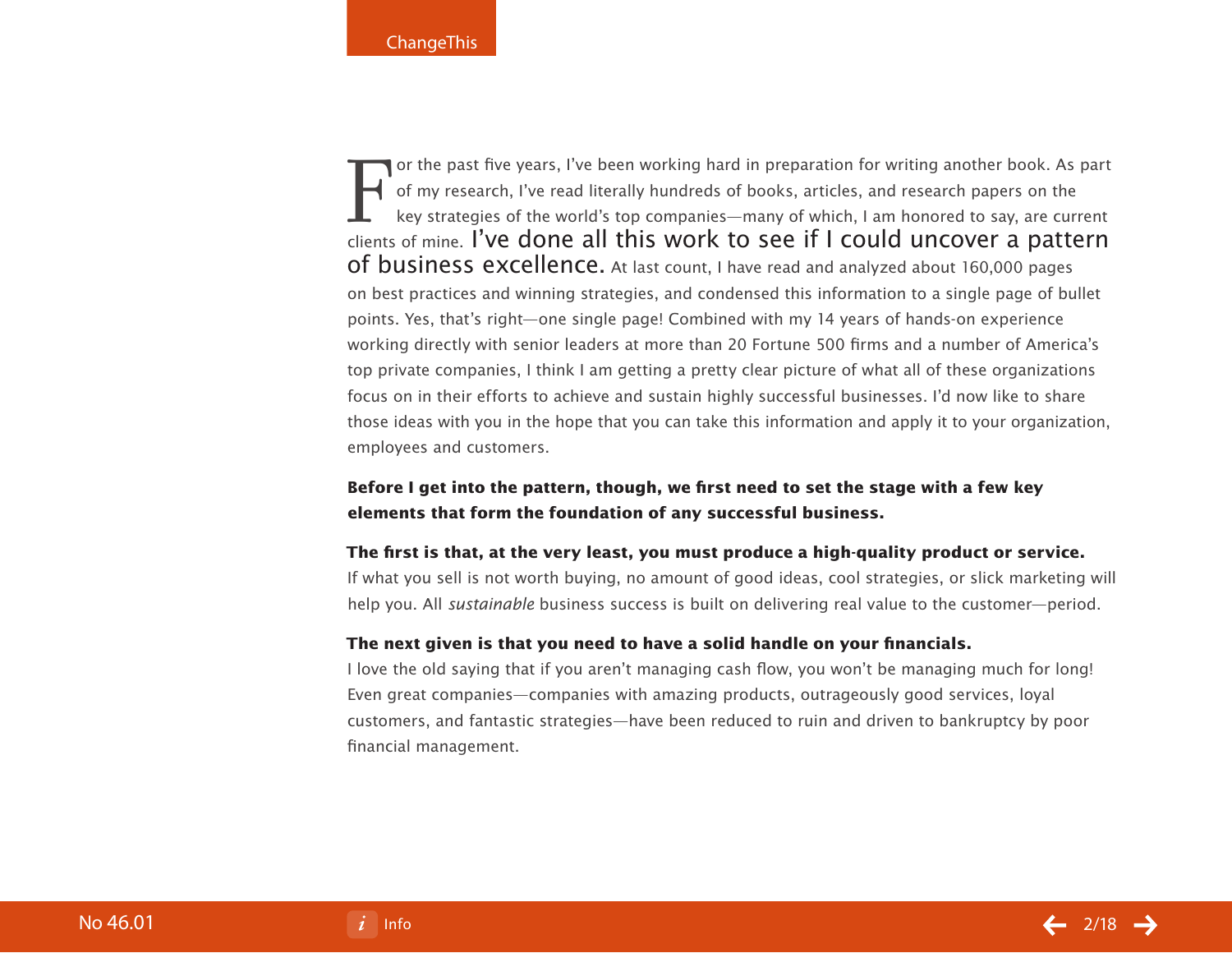# All sustainable business success is built on delivering real value to the customer—period.

**The last given is that change is inevitable.** There is no single strategy that will carry your company forever—just ask my buddy Tom Peters, who wrote the fantastic book In Search of Excellence back in 1982, only to watch more than half of the companies he highlighted go out of business! Markets shift, consumer preferences change, new competitors appear, technology advances—and so must you. Even though I can recommend which of today's popular strategies I believe deserve your attention, there is no guarantee that these same strategies will still be as relevant in 20 years. I think they will, but no one can see that far ahead.

With all of that said, following are the six strategies on which all the great companies I studied were relentlessly focused.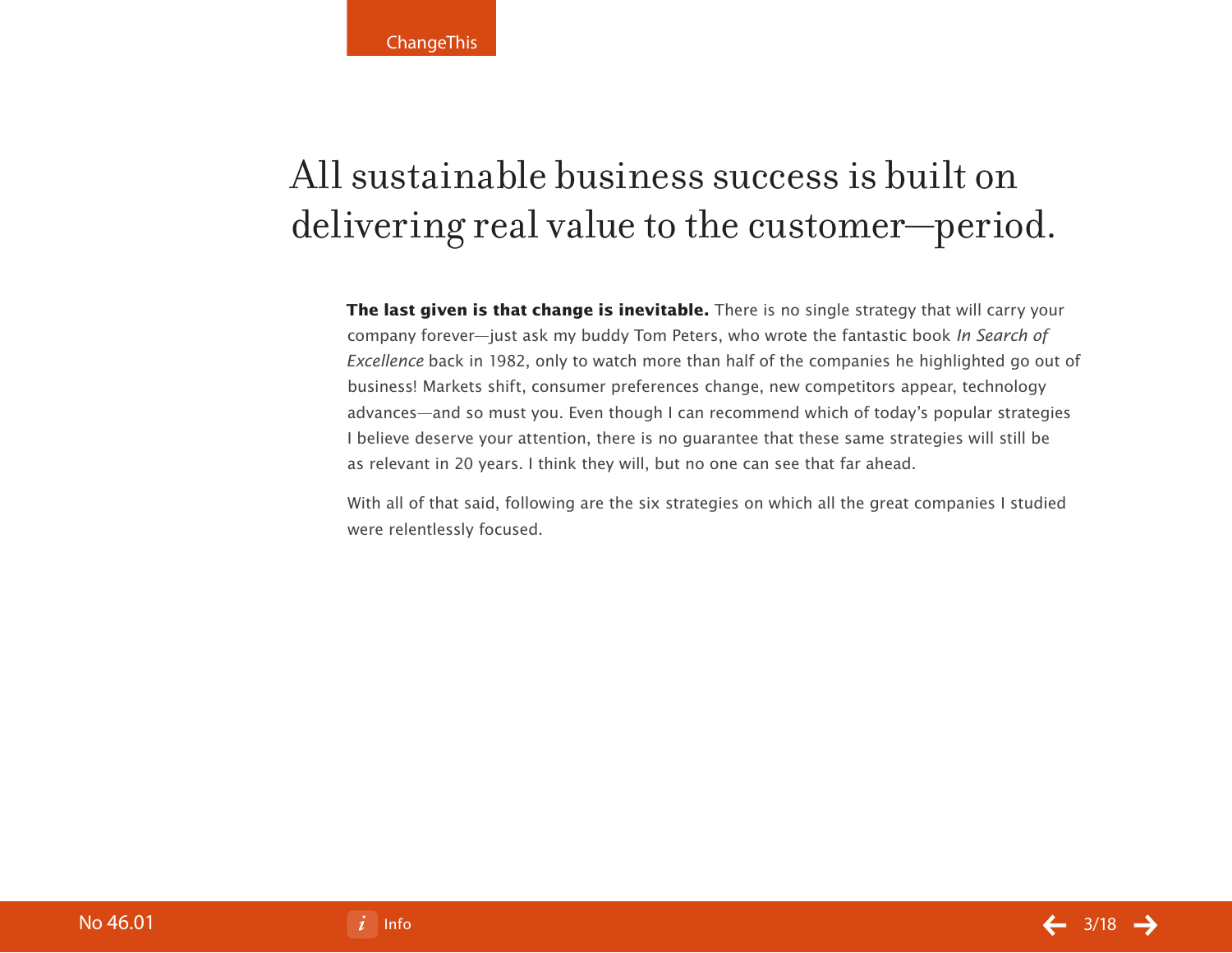## 1. vivid vision:

## **A clear and well-thought-out vision of what you are trying to create that is exceptionally well communicated to everyone involved.**

I have had many leaders tell me that they don't believe in "the vision thing," or that they don't have time to work on something so vague. Folks, nothing could be further from the truth! A vision is not some meaningless schlock that you throw together on a two-day retreat and post all over the office, never to look at again.

A true vision is an exciting, focused, realistic, and inspiring picture of what you and your people are all trying to accomplish together—it's the reason you come to work every day, the impact you want to make on the world, the kind of company and product you aspire to build. Your vision does not have to be a Pulitzer Prize-winning masterpiece of literature; it simply needs to be something that everyone can clearly understand and about which people are damn excited. When I put it that way, believe me—you don't have time NOT to sit down and create a vision for your business.

In addition, I do not ascribe to the camp that says a vision absolutely must be specific, detailed and measurable. I love visions that are—they work very well, and they give people a great idea of where they are going, which is extremely valuable. But I have also seen some really successful businesses often in high technology, where the velocity of change is overwhelming—that have visions that are more about how they do business, and what is most important to drive success, than they are about revenues or market share. I have one client whose vision is focused on building a superior TEAM that delivers real value through elegant SOLUTIONS for their customers and looks for appropriate GROWTH opportunities. These three ideas—team, solutions and growth—have taken this firm from \$50 million to \$250 million in just a few years. That sounds like a pretty successful vision to me!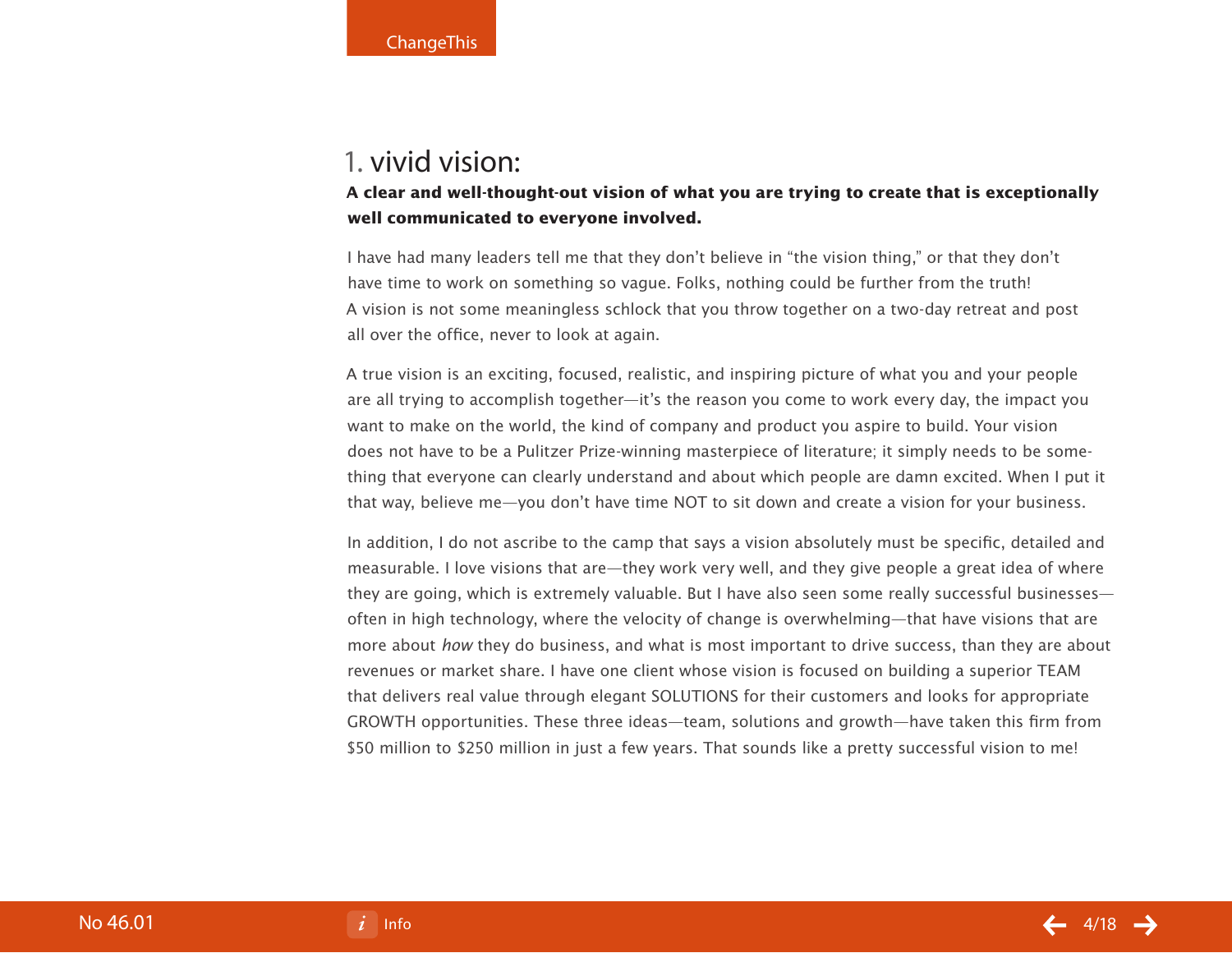One last key idea on the vision: It must be communicated relentlessly to all stakeholders. Through emails, meetings, speeches, conference calls, corporate retreats, and other means, the vision needs to be repeated over and over again. Once a CEO asked me, "When do you know that you have talked about the vision enough?" I replied, "When you talk about it so much that you feel like you are going to be nauseous, that is when the lowest person in your company just heard it for the very first time!" The goal is to send a clear and consistent message about where you are going, why it is important, and how you will get there.

A true vision is an exciting, focused, realistic, and inspiring picture of what you and your people are all trying to accomplish together it's the reason you come to work every day, the impact you want to make on the world, the kind of company and product you aspire to build.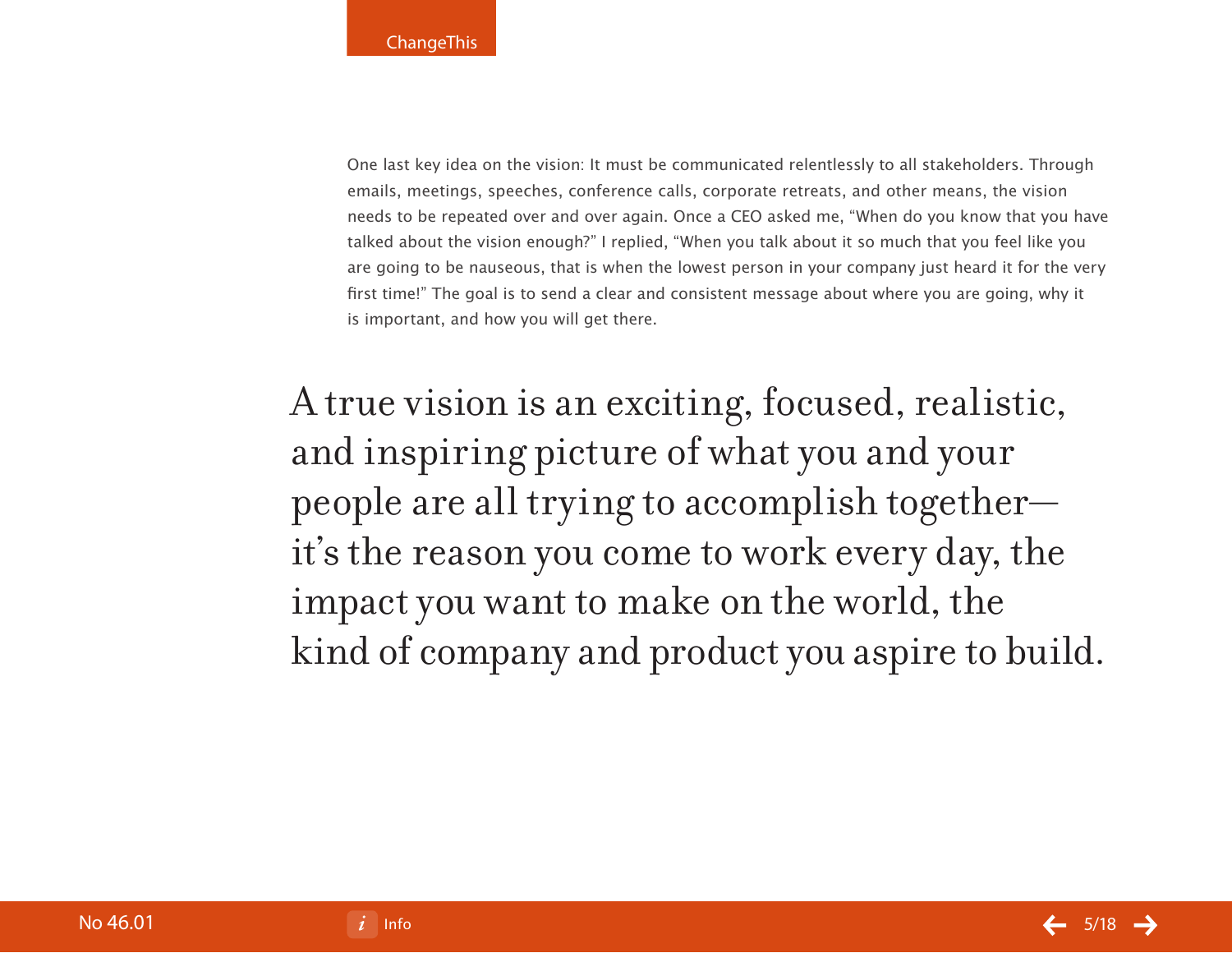## 2. best people: **Superior talents who are also masters of collaboration.**

I have been jumping up and down about this for years, but very few businesses actually understand the importance of this idea: The future of your company is directly tied to the quality of talent you can attract and keep.

Products across the globe—even those that traditionally would have been considered unique and valuable—are becoming commoditized. From table salt to high-level financial services, every company is feeling the squeeze of more competition and facing incredibly well informed consumers who have total access to the information needed to make their buying decisions. The old bastions of competitive advantage—location, access to capital, proprietary technology, distribution, etc. are no longer relevant. To my mind, the only sustainable competitive advantages left are innovation and superior customer service—both of which come from extremely talented people.

So to succeed in the future, you must become a fanatic about finding and recruiting top talent today. You need to put in the systems, processes and programs necessary to build a talent pipeline that delivers a steady stream of bright, sharp, creative and hardworking people. Lots of companies talk about doing this; a minuscule minority actually follow through on it.

It is also essential to keep in mind that talent that does not play well with others is not talent. Your top people have to be just as good on teams as they are on their own. I simply cannot stress this point strongly enough—the companies that survive and thrive in the future will be the ones that treat talent acquisition, development, and retention as a major strategic imperative, and then hold those talented individuals fully accountable for being superior at collaboration, knowledgesharing and highly effective team performance.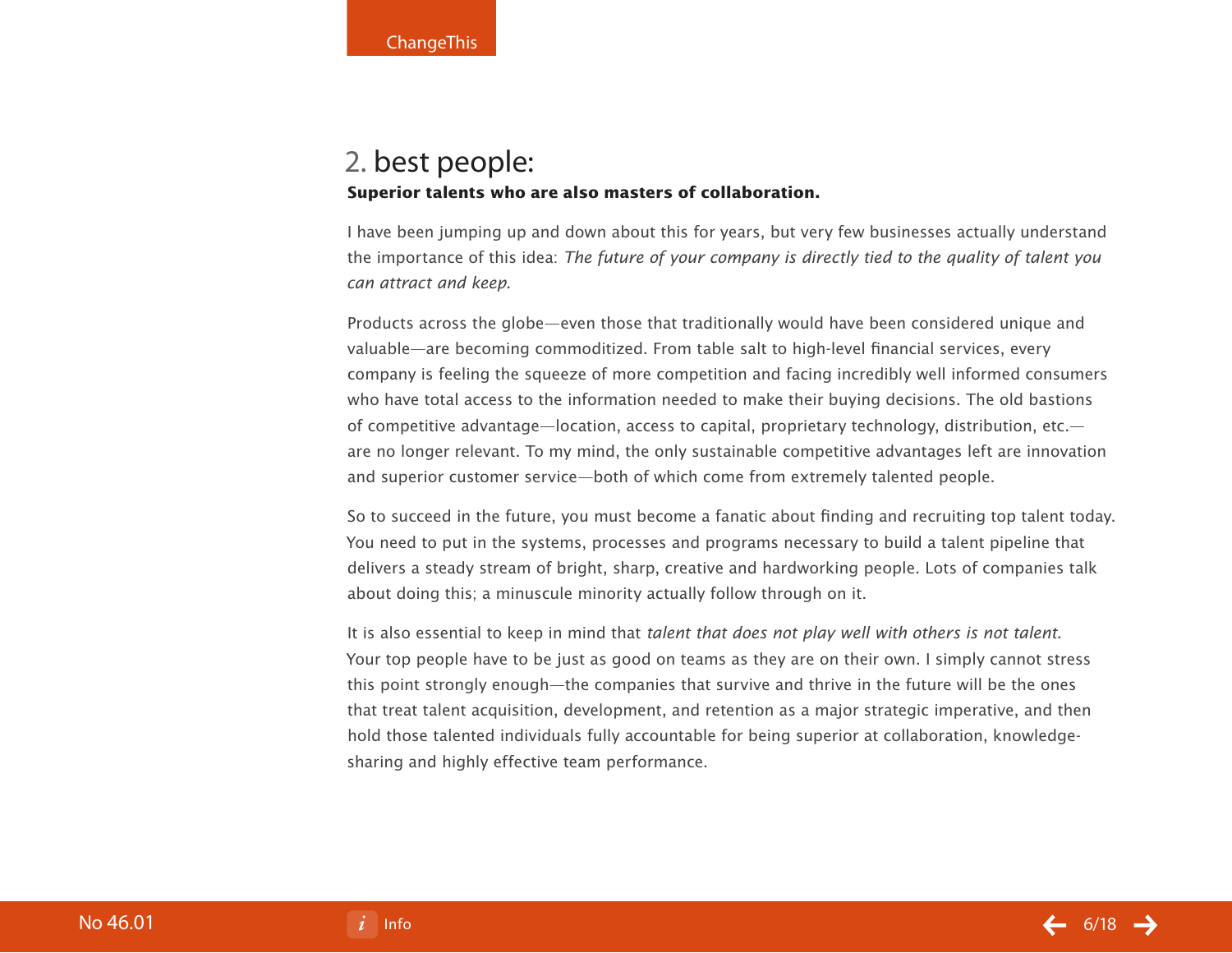Let me make one other important point on this topic: If there truly is a war for talent, then you need to BE talent, or you might soon be unemployed. If you are not constantly improving your skills, gaining new insights, and finding new ways to add value to your company and customers, there is a good chance that your company will find someone else who will do these things.

You need to put in the systems, processes and programs necessary to build a talent pipeline that delivers a steady stream of bright, sharp, creative and hardworking people.

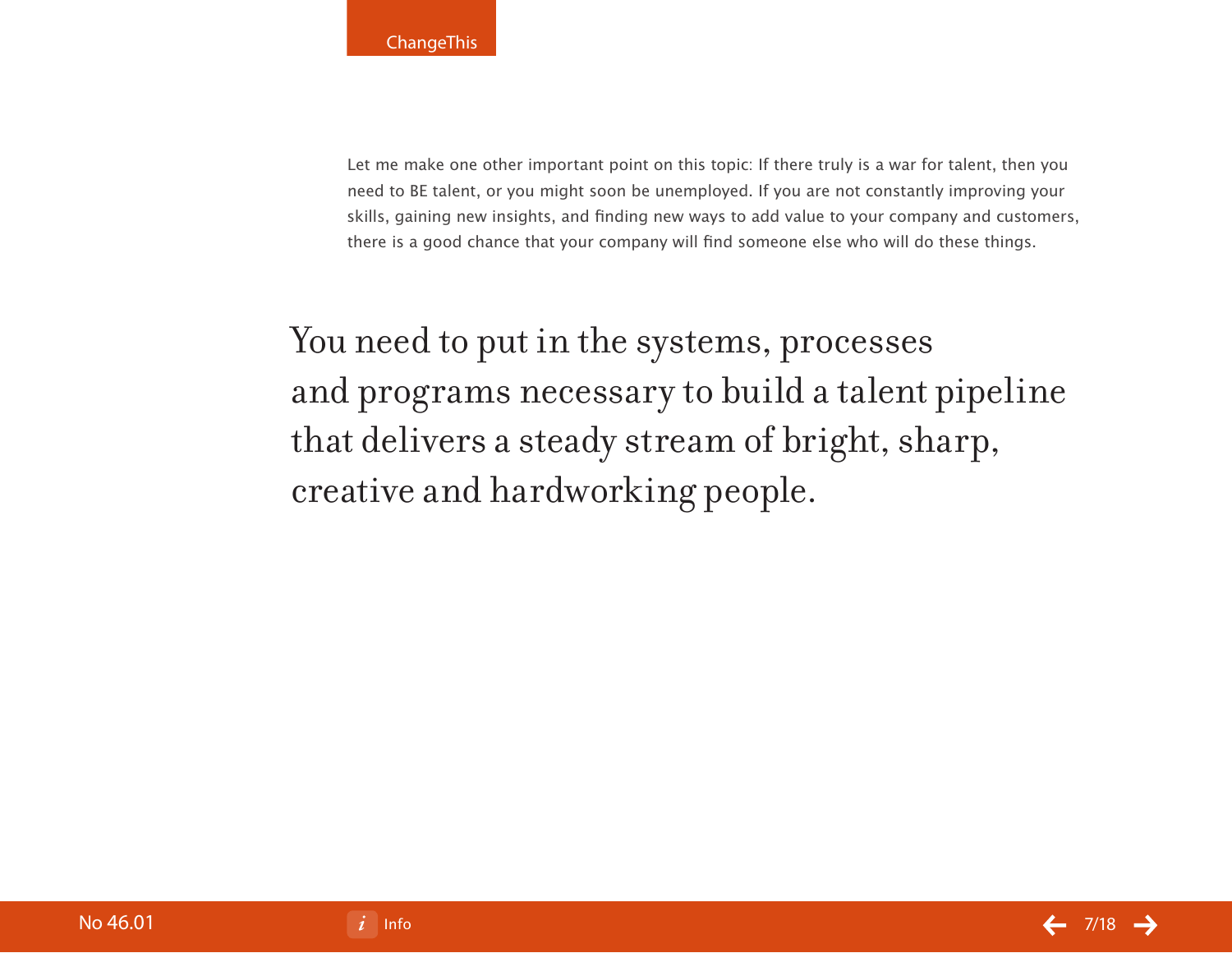# 3. a performance-oriented culture:

**One that demands flawless operational execution, encourages constant improvement and innovation, and completely refuses to tolerate mediocrity or lack of accountability.** 

I have heard this more than once: "John, after taking your class, I now realize that I have a few mediocre people in key positions in my organization and that every day I leave them there, they have a negative impact on all of the people around them." This is a difficult situation to admit, but an issue that plagues many of my clients. These managers talk about excellence and give lip service to talent and "people being our most important asset," but then they look around and realize that they are not truly living up to that goal.

What is even more devastating is the impact that acceptance of mediocrity has on your truly top people. When someone is superbly talented and honestly committed to excellence, but looks around and sees other people doing mediocre work—turning things in late, leaving early, and getting the same pay and benefits as the top talent—one of two things happens. Either your top people leave, or they simply give up and lower their standards to the level of the slackers. Why? Because they know their leaders are not serious about excellence.

Here is a great saying that cuts to the heart of this problem:

"Once you start accepting mediocrity in your life, you become a magnet for mediocrity in your life."

Great companies do not tolerate mediocrity. They set clear, ambitious, realistic goals and high standards of performance, and then hold people 100 percent accountable for meeting those standards and delivering on the goals. Refusing to accept mediocrity isn't easy and takes a lot of discipline, but it is also the only way to build a world-class organization.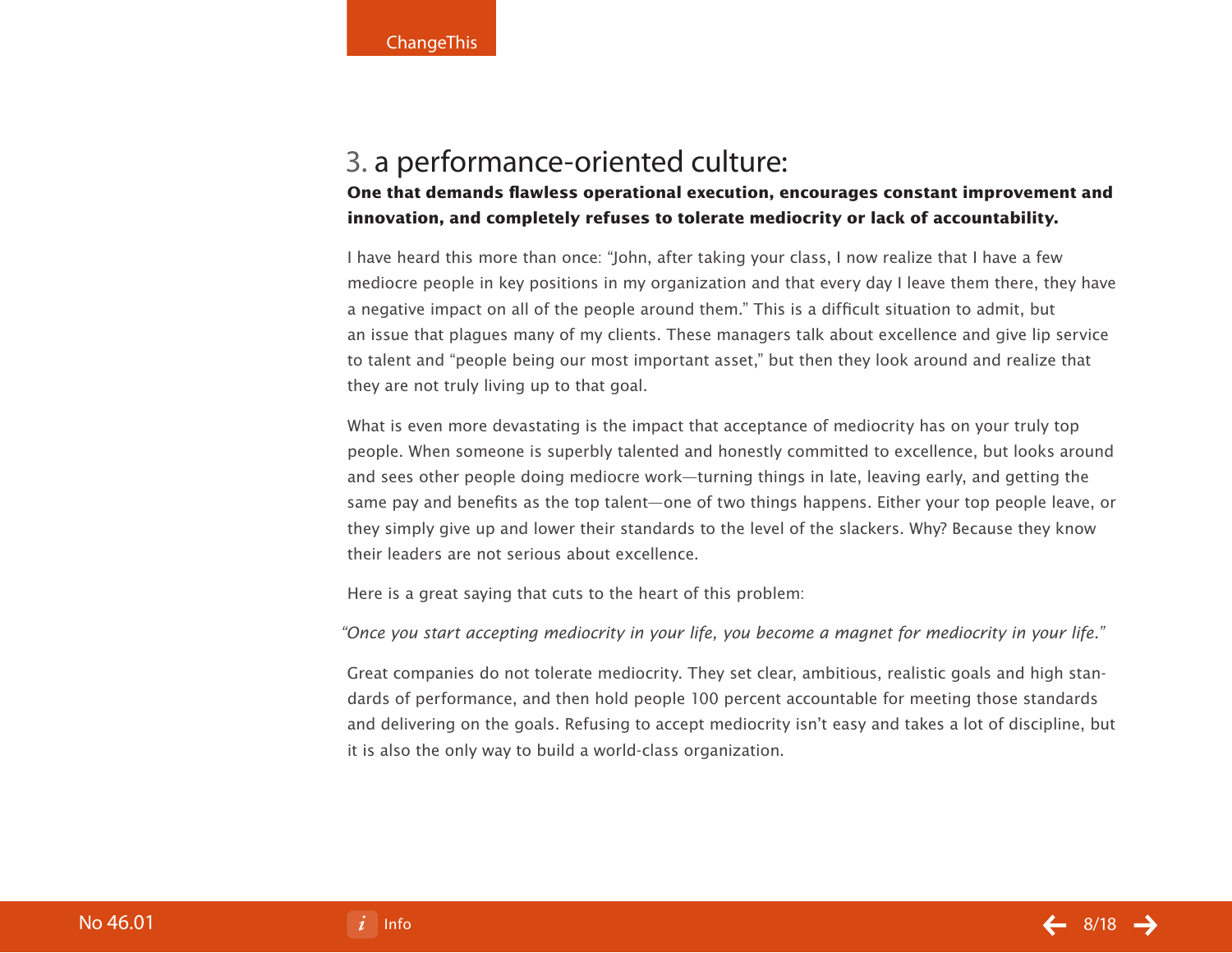# 4. robust communication:

### **Open, honest, frank and courageous, both internally and externally.**

Poor communication is now the single biggest problem I deal with in client organizations worldwide. Why is this? Well, for starters, communication is insanely complex. I won't do the math, but as soon as you get more than three or four people in an organization, the number of possible connections in the communication web mushrooms exponentially. When you get 40 or 50 people in an organization, the opportunity for miscommunication becomes overwhelmingly vast. Frankly, it is amazing to me that anything ever gets communicated well in large organizations.

How do you solve the problem of poor communication? You must make superb communication a top priority by focusing on it, training heavily in it, measuring it, and rewarding those who do it well. Being a truly good communicator is a skill that can be taught and learned. It takes practice and hard work, but with time, it is possible for people to greatly improve their communication skills, and so improve the effectiveness and overall quality of communications within organizations.

When I think of superb communicators, the two key skills they demonstrate are focused listening and asking superior questions. When someone else is talking, superb communicators make that speaker the center of their universe with excellent eye contact, non-verbal cues of attentiveness, appropriate body language, summarizing, paraphrasing, and a smiling facial expression—all the elements that show interest and understanding. When superb communicators ask questions, they make every word count; they think through the answer they want to get, and then ask a question that will get them the information they require. They have a plan. They know that one of the most powerful ways to persuade a person is to get them to tell you what you want them to hear. They are never manipulative, but also never lax; they realize the power of a well-worded question and take their time to make every question count.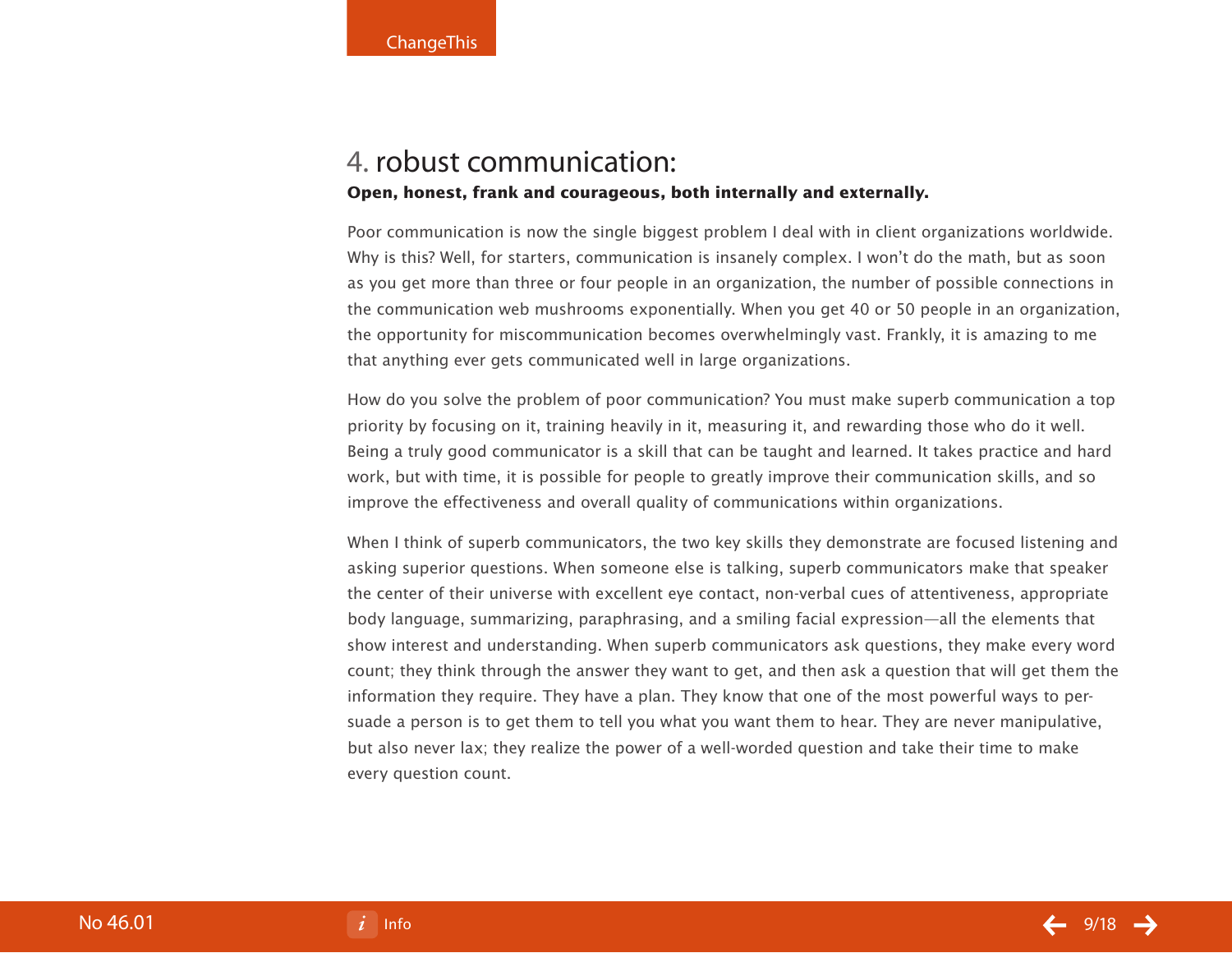My final point in the area of communication is keeping open a robust dialogue with your customers. Great companies do everything in their power to maximize the Voice Of the Customer (VOC), asking questions and listening to what the market and their real customers are saying. It is a hard and fast rule of business: Whoever owns the VOC owns the market.

# Great companies do everything in their power to maximize the Voice Of the Customer (VOC).

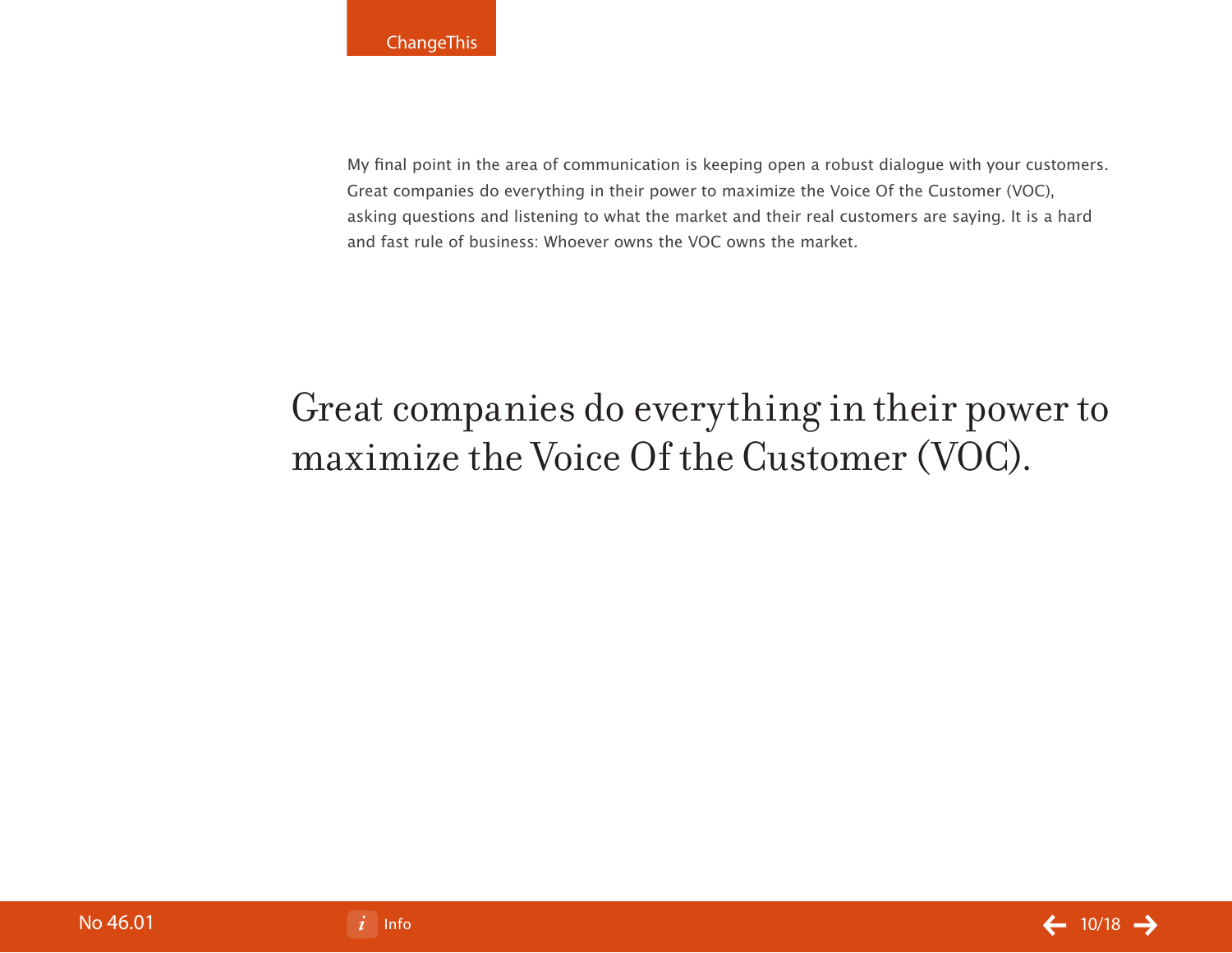## 5. a sense of urgency: **The strong desire to get the important things done while never wasting time on the trivial.**

For the past three years, I have been invited to be a guest lecturer on strategic thinking at a special event at the University of Pennsylvania's Wharton School of Business. Typically, I have about 120 senior executives in my class. During the session, I ask them: "What percentage of the time do companies that have a clear vision, and a specific plan to achieve that vision, execute to that plan effectively?" The answer I get most often is 10 to 15 percent of the time. Wow, that is scary!

Failure to execute to plan is one of the biggest issues I face in all of my consulting and training assignments. It is what we refer to in our firm as the knowing-doing gap. Companies know what they are supposed to do, they understand what it takes to succeed, they have a solid plan—but creating a performance-oriented culture of disciplined execution that can effectively implement the plan seems to be a challenge that few companies can meet. According to the senior executives I work with, the top four issues that inhibit execution are:

- 1. Holding onto the past / unwillingness to CHANGE
- 2. Economic climate
- 3. Company culture
- 4. Inability to work together

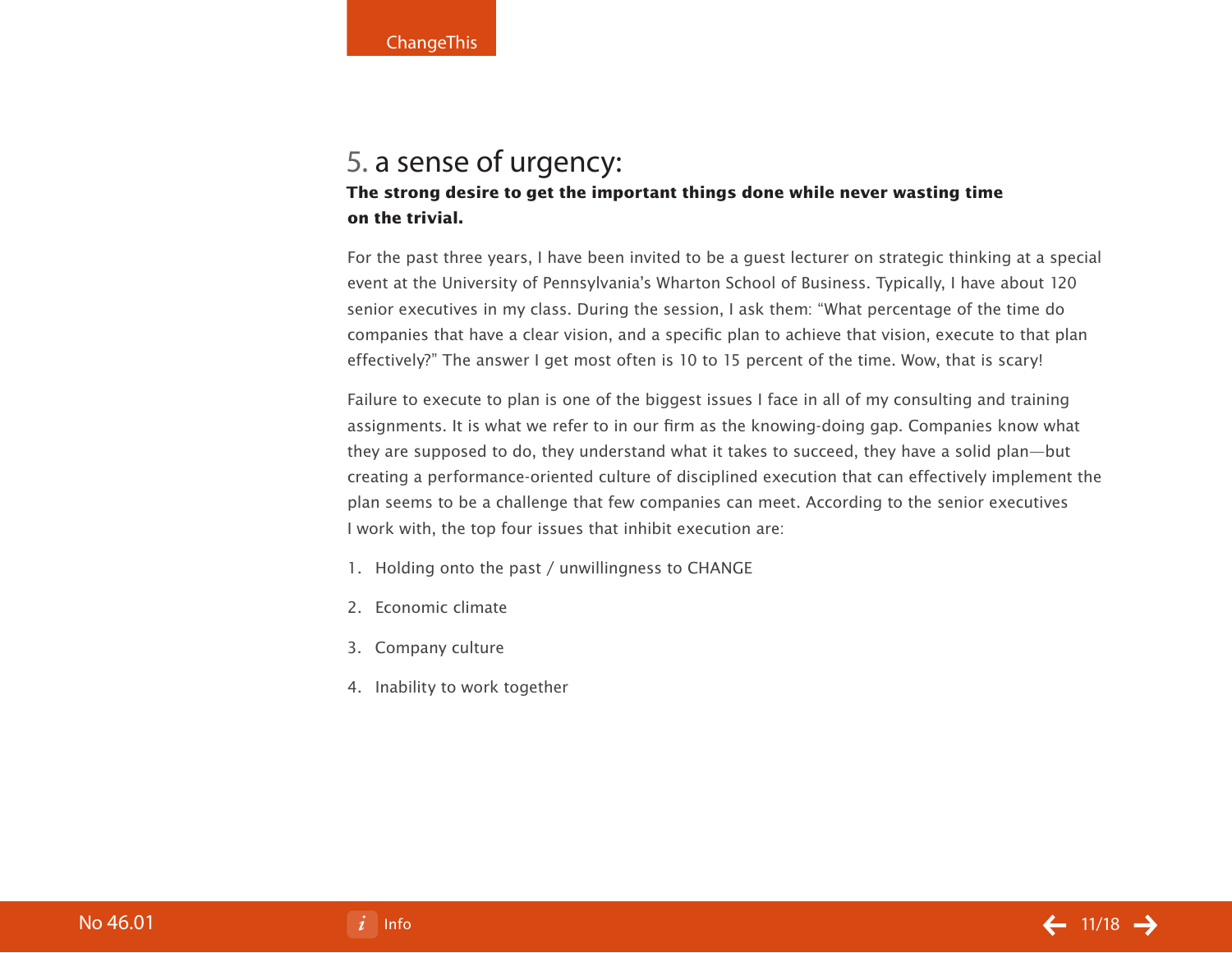What is so fascinating and encouraging about this list is that three of these four factors are within the control of the company. Embracing change, creating culture and building teamwork are things that can be improved. If lack of attention to these factors is not frustrating enough, the financial implications of failure in these areas can be staggering. Inability to execute to plan is likely responsible for the overwhelming percentage of lost revenues in most large organizations.

Because this is such a big issue, I recently had a client ask me to present a special session on execution for several hundred of her people. Although this is a topic I know pretty well, I wanted to be fully prepared, so I bought 14 books on effective business execution and read them all, looking for the pattern. When I was finished, I had piled through about 2,800 pages, only to find out that they all said basically the same thing: To be effective at disciplined execution, the only cure is process. The leader must implement a detailed system—a defined and repeatable process for identifying, clarifying, prioritizing, assigning responsibility, implementing, reviewing and rewarding against specific goals and high standards of professionalism. In other words, what gets measured (and rewarded and punished for) gets done. I know that is not very revolutionary or sexy, but it is the truth.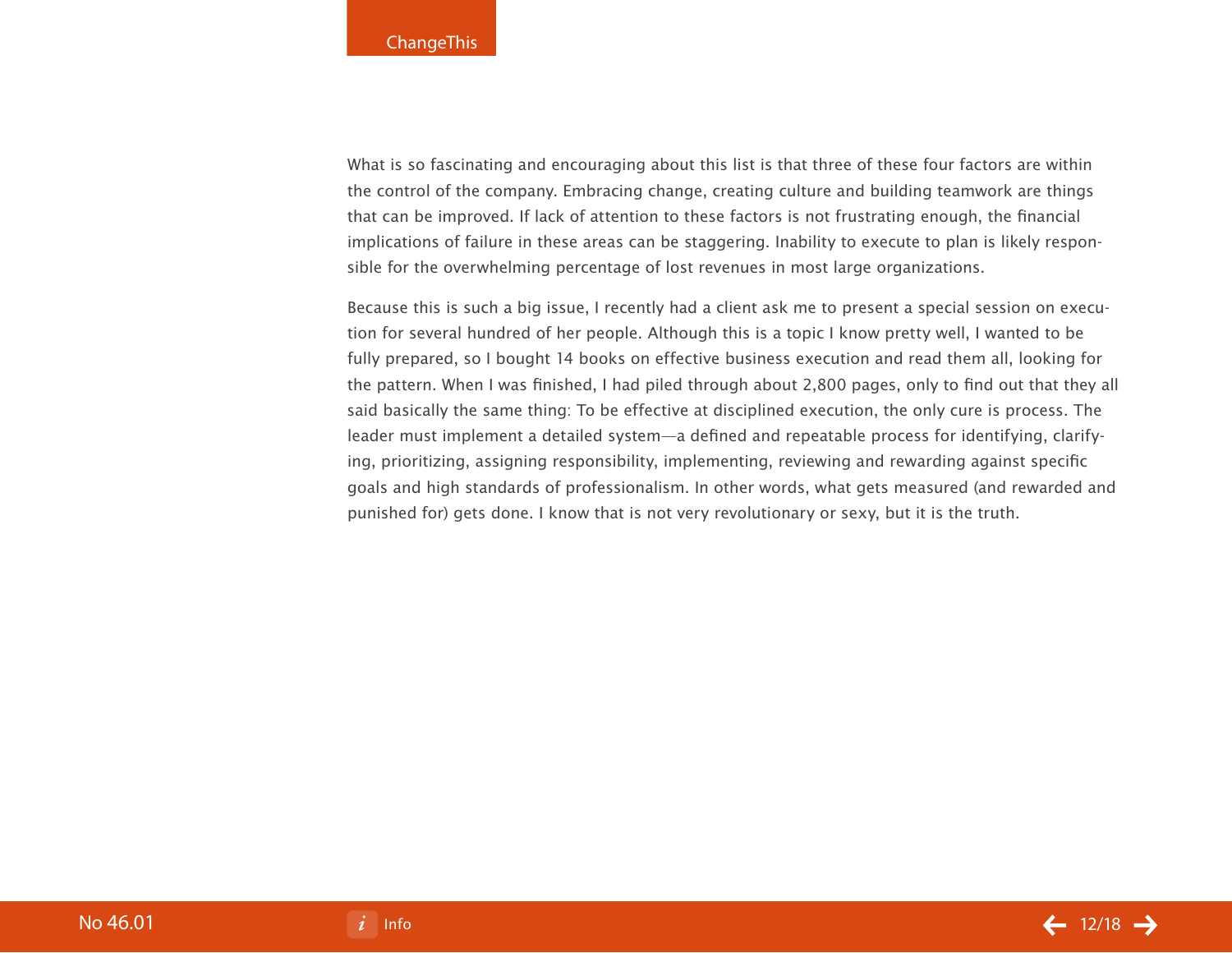# 6. extreme customer focus:

## **Owning the voice of the customer and delivering what customers consider truly valuable.**

As I mentioned before, I feel strongly that the only things you have left that truly differentiate your company from other companies are the quality of your employees and the level of service they deliver to your customers.

Based on a broad array of national surveys, a list of typical customer expectations is as follows.

| <b>Reliability</b>    | The ability to provide what was promised, on time, dependably and accurately.                 |
|-----------------------|-----------------------------------------------------------------------------------------------|
| <b>Assurance</b>      | The knowledge and courtesy of employees, and their ability to convey<br>trust and confidence. |
| <b>Empathy</b>        | The degree of caring and individual attention provided to customers.                          |
| <b>Responsiveness</b> | The willingness to help customers and provide prompt service.                                 |
| <b>Tangibles</b>      | The physical facilities, equipment, and appearance of the personnel.                          |

These items could be condensed to a short list:

#### **Honesty**

**Competence**

**Genuine Concern**

**Positive Attitude**

**Professionalism**

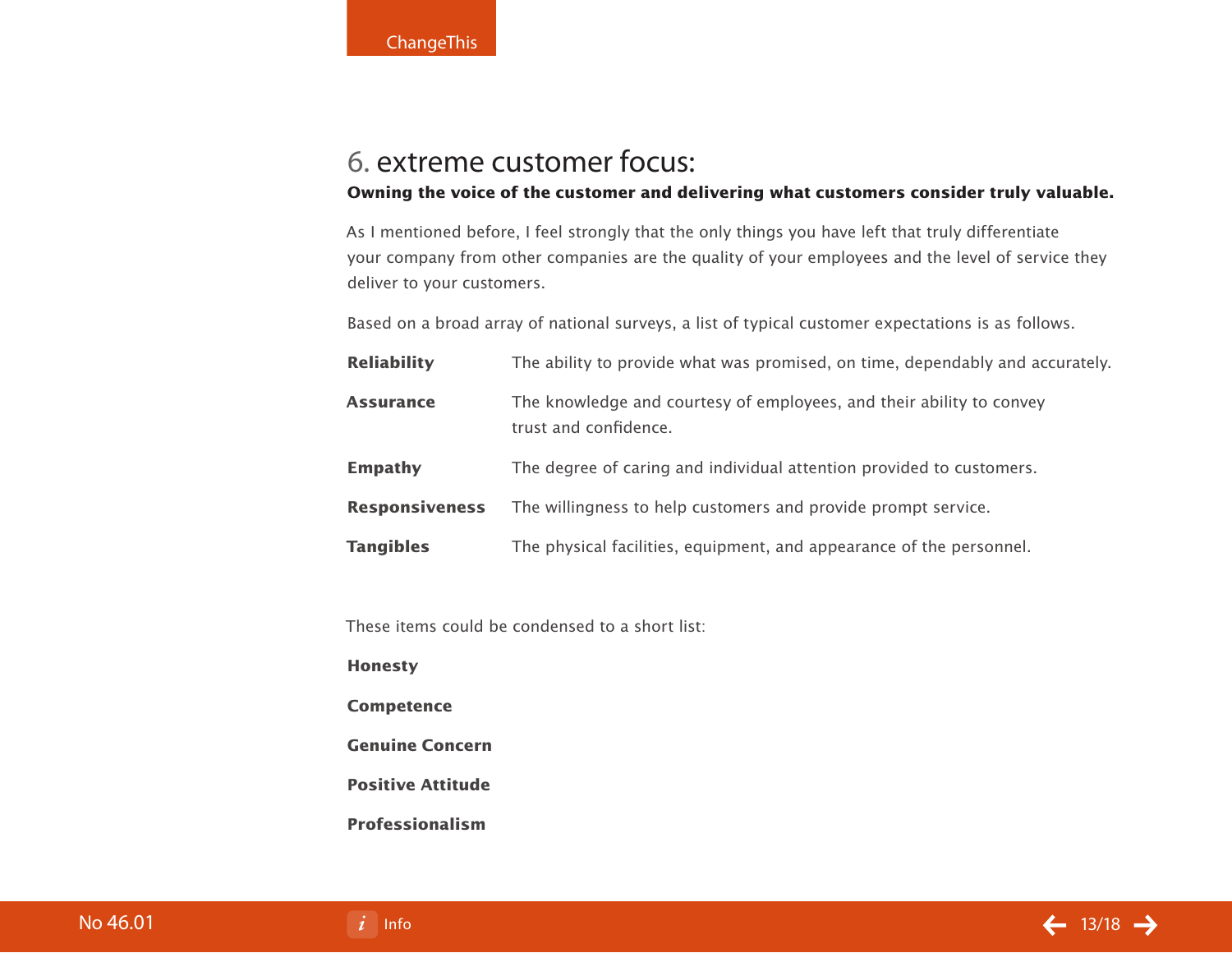These things do not happen by chance, fate or good luck. The only way to build and sustain a corporate culture that embraces consistently superior customer service is to create a process that ensures superb service delivery. Even though I personally hate process, I know that to get stellar results is to define in specific terms exactly what great service looks like and, specifically, how to make sure that happens flawlessly in every customer interaction. For a customer service program to be successful in the long term, it is critical that the program follow these steps:

Create a set of clear, specific, measurable and observable customer service behaviors, actions and deliverables; these must be quantifiable and objective, and are most powerful when developed by the employees who will be responsible for delivering the actual service—based on what the customer identifies as superb service in their eyes.

- 1. Build protocols, systems, processes and procedures that will ensure consistent delivery of superior service (as defined by the customer). The goal here is to remove as much chance from the system as possible—to get it down to a trainable, repeatable and observable standard of service excellence.
- Ensure intensive and ongoing training for ALL service delivery personnel. Give them the tools, 2. skills and equipment necessary to be successful in meeting and exceeding the service delivery standards.
- Constantly track, measure and analyze the customer service delivery system, both internally 3. and externally. Post all results, communicate them regularly, and hold people 100% accountable for meeting and exceeding the standards with ALL accounts.
- Create a system of lavish praise, celebration and rewards for those individuals who consistently 4. meet or exceed the service delivery standards.

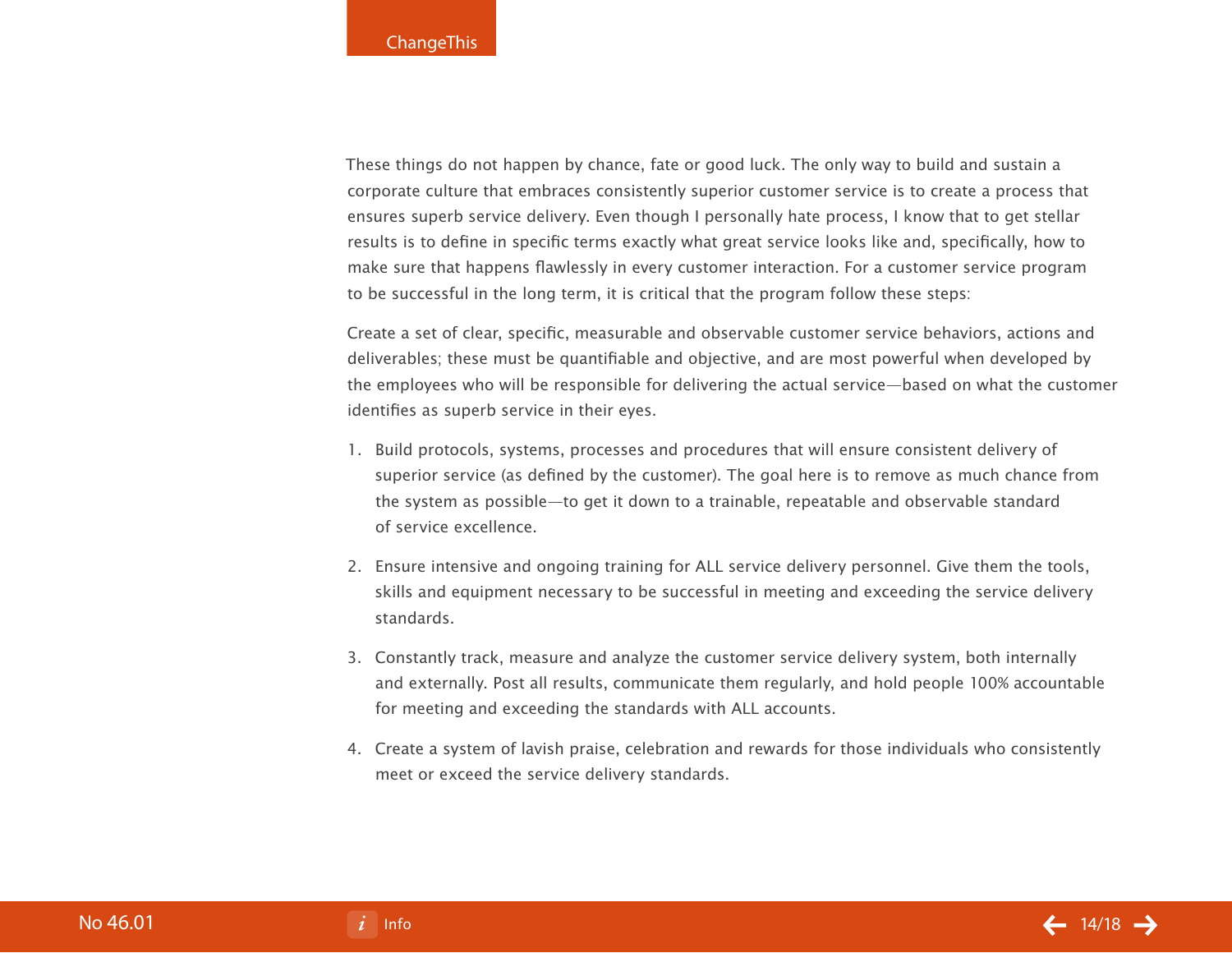- 5. Deal decisively with people who do not meet the standards. The three options are: train, transfer or terminate.
- 6. Review the entire system regularly, solicit ongoing feedback from customers in a myriad of ways—both objective and subjective—then make necessary adjustments and re-focus on training and measurement.

The organizations that can deliver consistently superior customer service will dominate their markets. These firms will build an army of extremely loyal customers who are willing to pay more for the increased service, and will tell everyone they know about their positive experiences. This, my friends, is the future of business.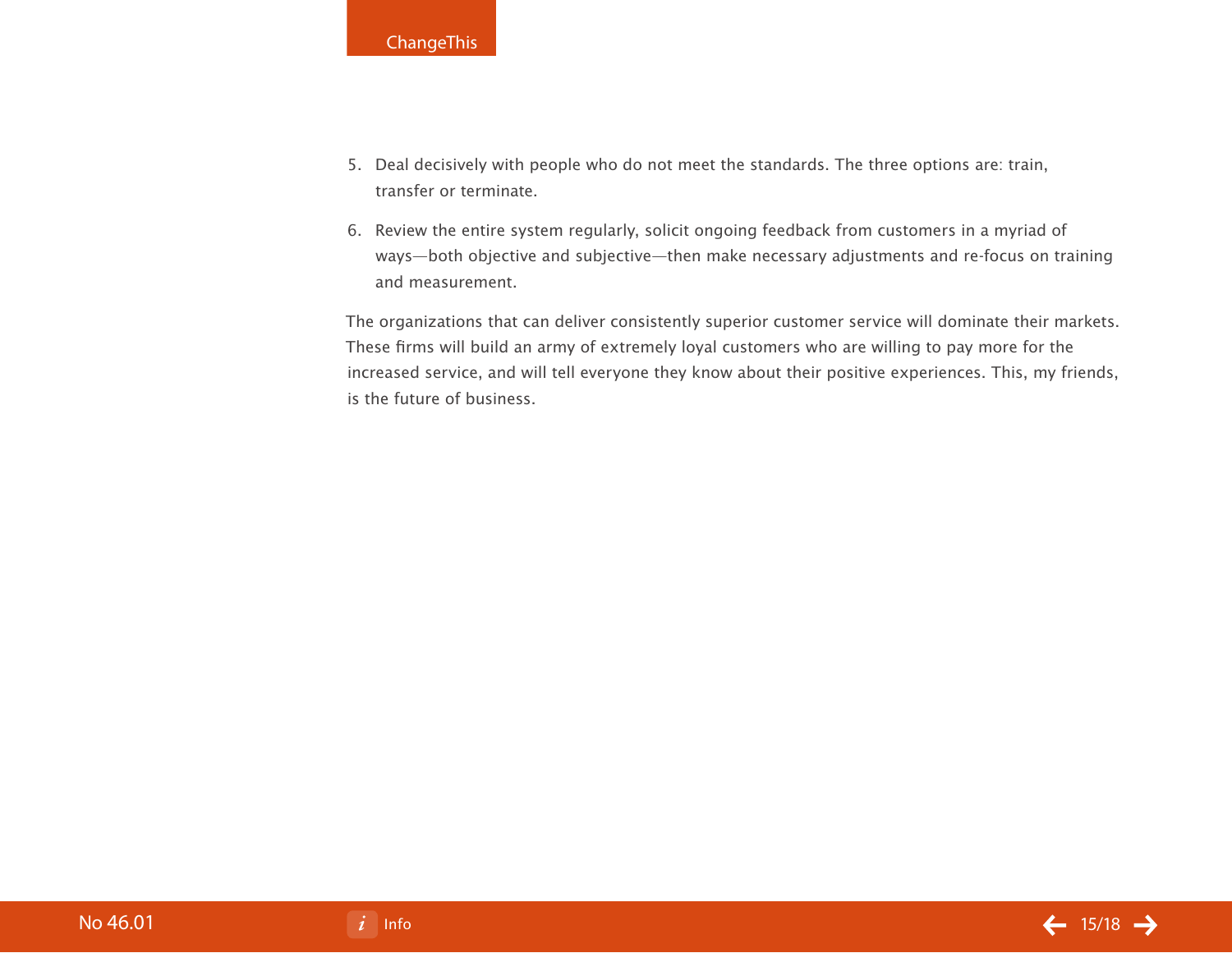As I write this, these are the top business strategies that are continually being discussed, both in business books and in conference rooms. I might end up adding one or two more ideas to this list, but I can tell you with confidence that after more than 100,000 pages of reading and 14 years spent working with some of the most respected businesses in the world, these six strategies stand out in bold relief.

### **Vivid Vision 1.**

A clear and well-thought-out vision of what you are trying to create that is exceptionally well communicated to everyone involved.

#### **Best People 2.**

Superior talents who are also masters of collaboration.

### **A Performance-Oriented Culture 3.**

One that demands flawless operational execution, encourages constant improvement and innovation, and completely refuses to tolerate mediocrity or lack of accountability.

### **Robust Communication 4.**

Open, honest, frank and courageous, both internally and externally.

### **A Sense of Urgency 5.**

The strong desire to get the important things done while never wasting time on the trivial.

#### **Extreme Customer Focus 6.**

Owning the voice of the customer and delivering what customers consider truly valuable.

When I first looked at this list of strategies, I was more than a bit disappointed that it was so similar to the six key characteristics of outstanding leaders I'd outlined in my first book, [Excellence by](http://johnspence.com/books.php)  [Design: Leadership.](http://johnspence.com/books.php) I wanted to find something totally new, to be able to come up with a list that no one had ever seen before—but that would be impossible. It was inevitable that the two lists would

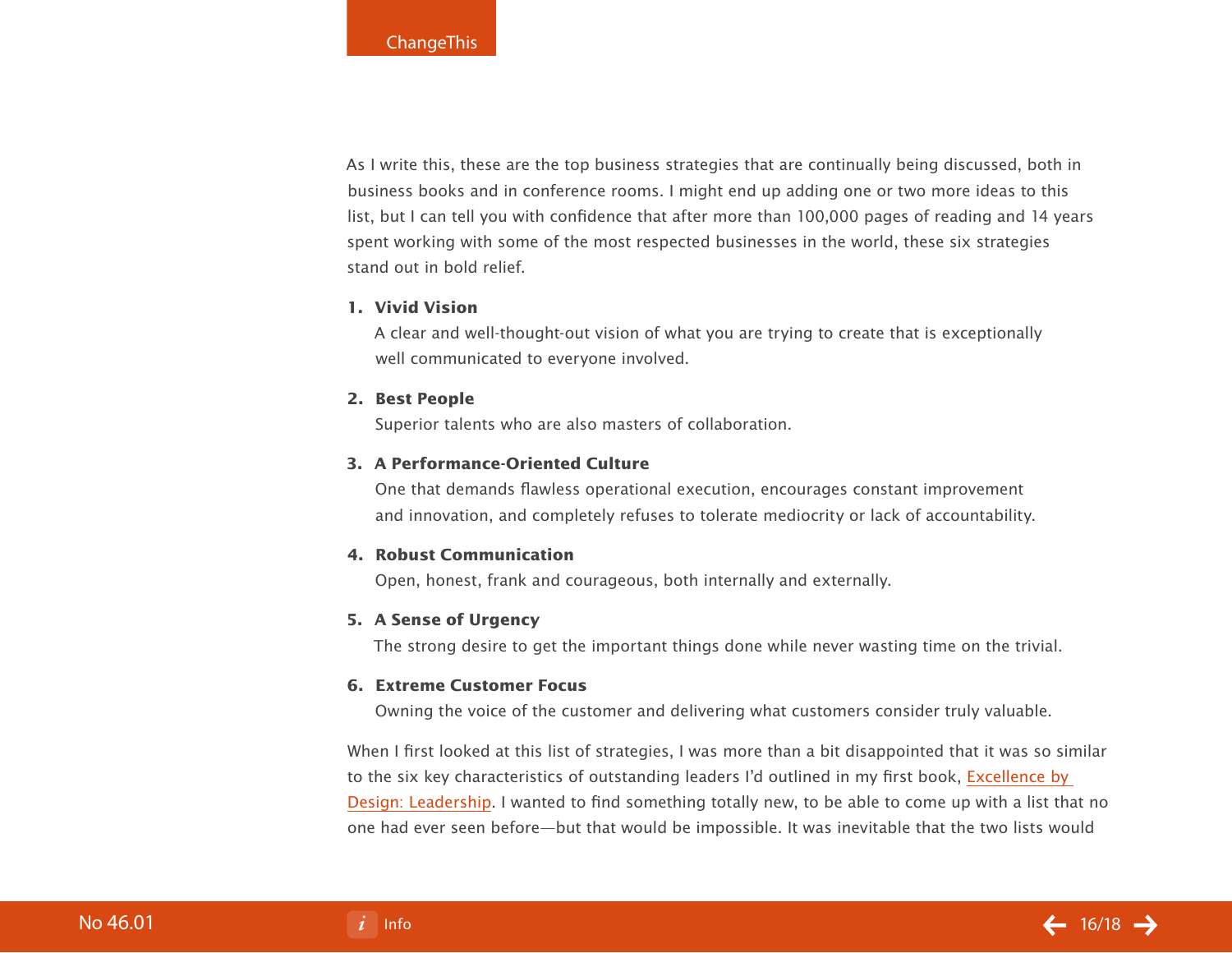be similar, simply because great leaders focus on these same things to build great companies. If having a vivid, exciting and well-communicated vision for the future of the organization is fundamental to business success, then it stands to reason that creating and communicating that vision must be fundamental to leading a company successfully.

Now, here is your challenge: Review the six key strategies I have listed above, and give a brutally honest score between 1 and 10 for how well your company is actually implementing these strategies every single day.

- If you have the strategy nailed and are honestly world-class in that particular area—give it a 10.
- Very good, but with room for improvement—score a 7. •
- Sometimes you do this thing well; sometimes you do it poorly—you get a 5.
- Every now and then you are able to deliver on this strategy, but most of the time you do not that's a 3.
- Looks nice on paper, but we almost never focus or deliver on that strategy—you score a 1. •

Anywhere you scored seven or below needs some attention. Anything at four or lower is an emergency, and needs lots of attention right away.

So there you have it, my manifesto on how to achieve and sustain business excellence. It has taken me nearly 15 years of research, study and working side-by-side with leaders in some of the most respected companies in the world to develop this list. I truly hope that it helps you in leading your company to new and exciting levels of success. **a**